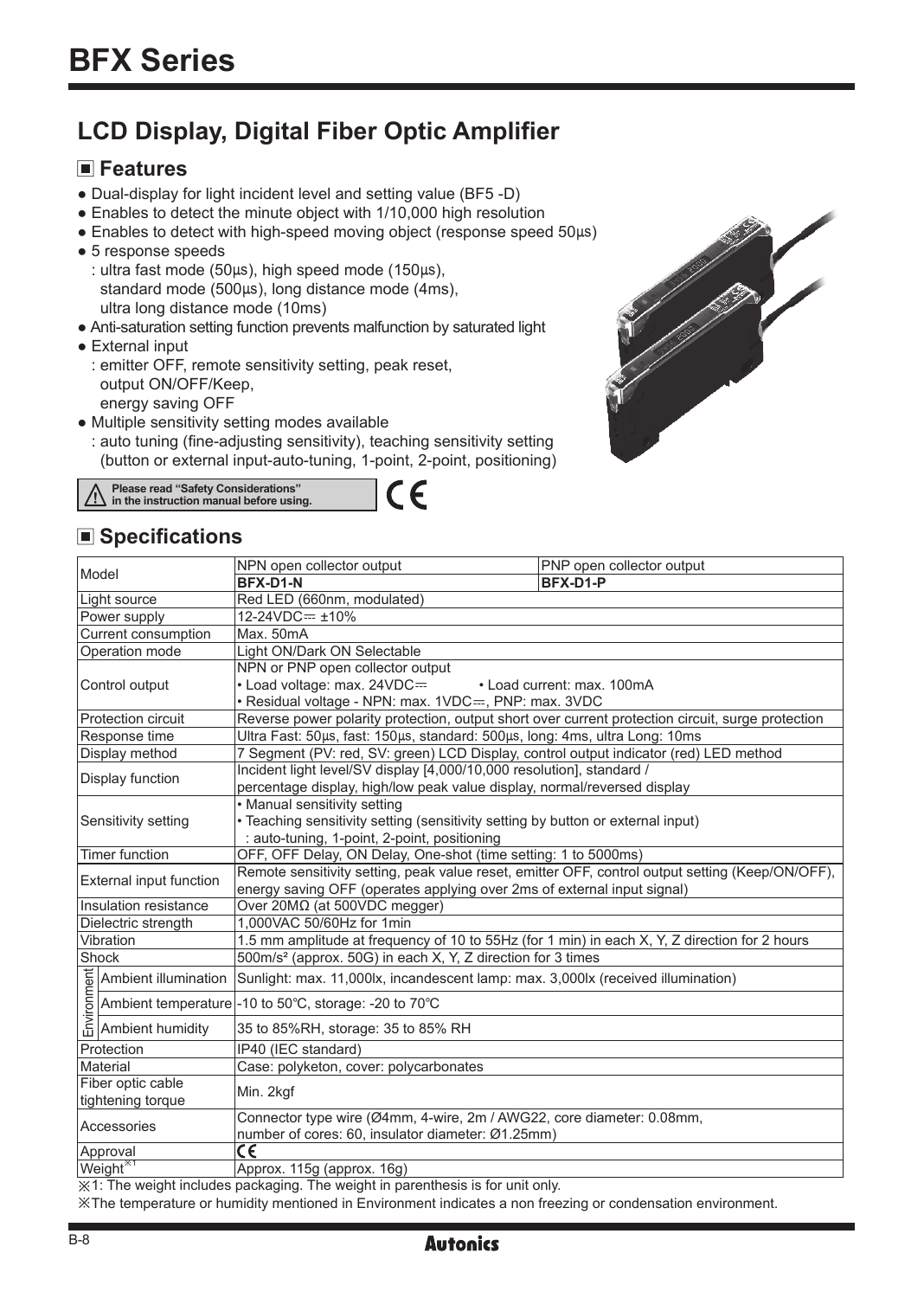# $\blacksquare$  **Control Output Circuit Diagram and Connections**





※When using external input function, use photocoupler, external controller, etc. Otherwise, it may result in product damage.



**Autonics** 

# **Installations**

### **Amplifier unit mounting**

- Installation: Hang up the backside holder on the DIN rail and press the unit toward the DIN rail.
- Removal: Slide the back part of the unit as the ① figure and lift up the unit as the ② figure.

### **Installing with several units**

- After mounting the amplifier unit on DIN rail, attach additional amplifier units adjacently as shown in the arrow.
- This unit does not have mutual interference prevention function. Be sure not to have mutual interference.
- ※Do not supply the power while connecting / disconnecting amplifier units.

### **Connector cable attachment and detachment**

- Lift up the protective cover to the ① direction and completely lower the lock lever to the direction of to the ② direction to release the lock setting.
- Insert the cable to the ③ direction and adhere between the cable and the inside of the amplifier unit. (Insert depth: receiver part approx. 8mm / emitter part approx. 7mm)
- Place up the lock lever to lock the lock setting to the ④ direction and close the protective cover to the ⑤ direction.



**Photoelectric Sensors**

> **Fiber On Sensors**

**(E) Vision**

**(F) Proximity**

**(G) Pressure Sensors** 

**(H) Rotary**

**Encoders (I)**

**Connectors/ Connector Cables/ Sensor Distribution Boxes/ Sockets**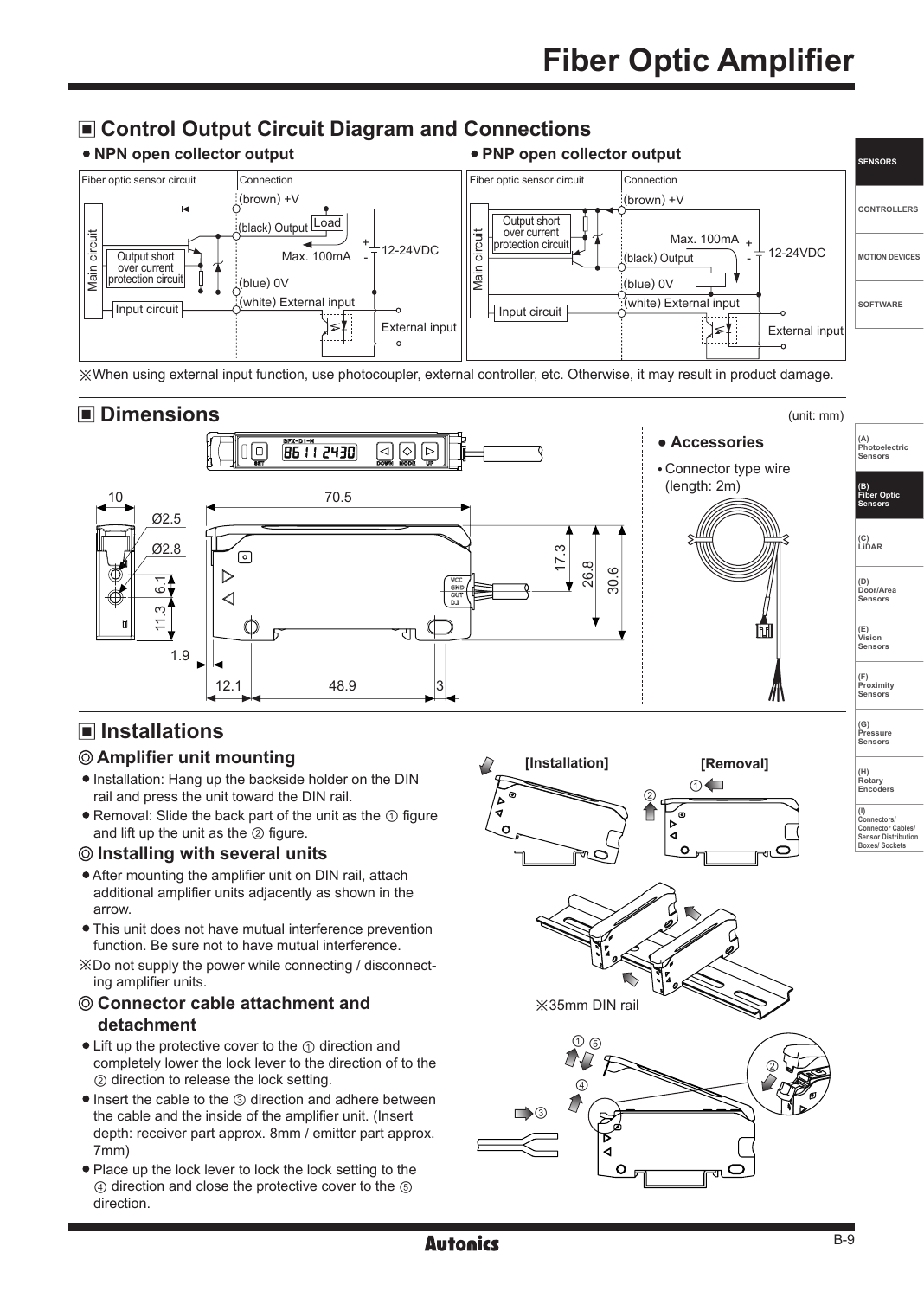### **Insert/Remove connector**

- $\bullet$  Insert the connector into the amplifier unit until it clicks into the right position.
- $\bullet$  Remove the connector by pressing the end part at  $\circled{1}$ direction and pull it to ② direction.

# **Unit Descriptions**



 $\Omega$ **[Installation]** ō  $\odot$  $\blacksquare$ **[Removal]**

有語

(∏≣

- **1. Control output indicator:** Used to indicate control output provided by comparing SV and actual incident light level.
- **2.** (SET) key: Used to execute each operation and to set sensing sensitivity.

### **3. Measured value (PV) display part**

- RUN mode: It displays present value (PV) of input incident light.
- Setting mode: It displays the parameter.

### **4. Set value (SV) display part**

RUN mode: It displays the setting value (SV).

Setting mode: It displays the setting value of the parameter.

- **5.**  $\lceil \cdot \rceil$  key: Used to enter SV setting mode, move up/down digit, set sensitivity manually.
- **6. (MODE) key:** Used to enter program mode, RUN mode, move parameters, or save the setting value.
- **7. Lock lever:** Used to connect fiber optic cable.

### **RUN mode** + , 3sec 7sec Anti-saturation Manual sensitivity Teaching sensitivity Program mode Monitoring mode Reset mode Response time  $\|\cdot\|$  High peak value Low peak value Reset Teaching mode Operation mode Display function Display direction Timer operation mode Time setting Control output External input Energy saving **Lock Parameter Setting**

# **Sensitivity Setting**

※**You can set sensitivity by manual or teaching (sensitivity setting by button or external input). Execute the proper sensitivity settings for your application.**

### **Manual sensitivity setting (fine-adjusting sensitivity)**

- This setting is to set the sensitivity manually.
- Used to fine-adjust sensitivity after the teaching sensitivity setting.
- $\bullet$  Incident light level is still displayed on the Measured value (PV) display part during setting.
- $\circled{1}$  Press the  $\lceil \bullet \rceil$  keys to set the value in RUN mode.
- © Press the (MODE) key to save the setting. If there is no key input for 3 sec after completing setting, last set value flashes twice (every 0.5 sec) and automatically saved it and returned to RUN mode.

### E.g.) Changing from 3000 to 2500



(MODE) key or after 3 sec, the value flashes twice (every 0.5 sec)

### **Autonics**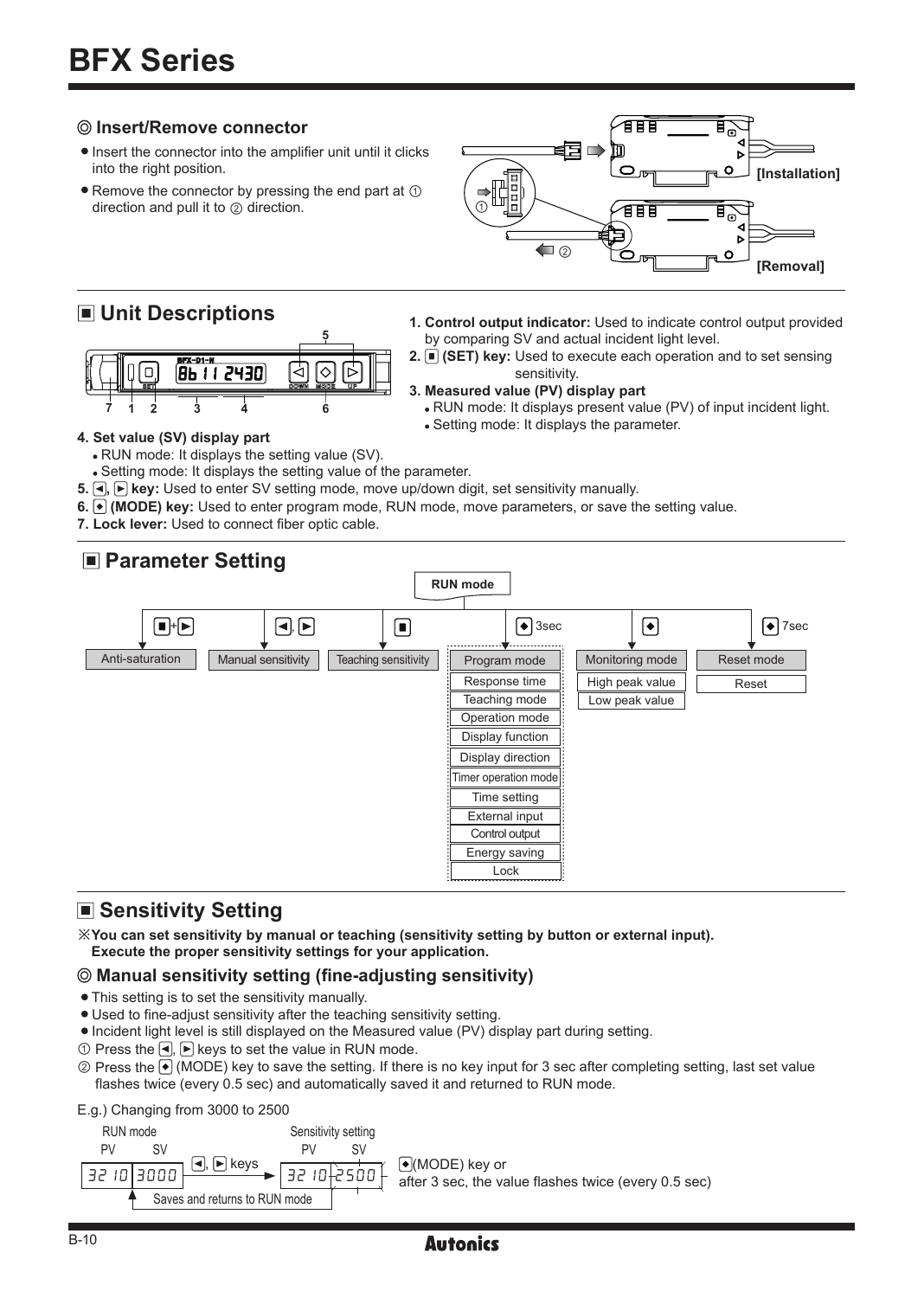# **Teaching sensitivity setting (sensitivity setting by button or external input)**

- Sensitivity setting by button ( $\blacksquare$ ) (SET) key) : Press the  $\blacksquare$  (SET) key once in RUN mode and teaching automatically starts. When teaching completes, it returns to RUN mode automatically.
- Sensitivity setting by external input: Set the sensitivity by external input signal wire not by using the  $\blacksquare$  (SET). This is available only when external input  $[d-l]$  is set as [5EE]. (Refer to " $\blacksquare$  Control output circuit diagram and Connections".)
- During teaching, the Measured value (PV) display part displays the set teaching mode parameter and the setting value (SV) display part displays progressing status.
- Before sensitivity setting, set the proper teaching mode (auto-tuning, one-point , two-point, positioning teaching mode) .

※Refer to the below for the each teaching sensitivity setting.

### **1) Auto-tuning teach mode**

※Suitable when incident level of sensing object is not stable or when sensing fast moving objects.

※Auto-tune automatically sets the sensitivity using the average value of the max./min. incident light level within a certain time period.



 $\bullet$  Set Teaching mode [5En5] to auto-tuning [AUE o].





RUN mode

### **(G) Pressure Sensors (H) Rotary**

**Encoders** 

**(I)**

**Connectors/ Connector Cables/ Sensor Distribution Boxes/ Sockets**

### **2) One-point teach mode**

※One of teaching modes that sets the maximum sensitivity by teaching one sensitivity setting point when setting the SV with no sensing object (reflective) or when setting the SV with incident light level 0 (through-beam) / Suitable for the applications required little effect of dust or background.

● Set Teaching mode [5En5] to 1-point [IPnE].





|  | <b>SENSORS</b> |  |
|--|----------------|--|
|  |                |  |

**CONTROLLERS MOTION DEVICES**

**SOFTWARE**

**(A) Photoelectric Sensors (B) Fiber Optic Sensors**

**(C) LiDAR** 

**(D) Door/Area Sensors**

**(E) Vision Sensors**

**(F) Proximity Sensors**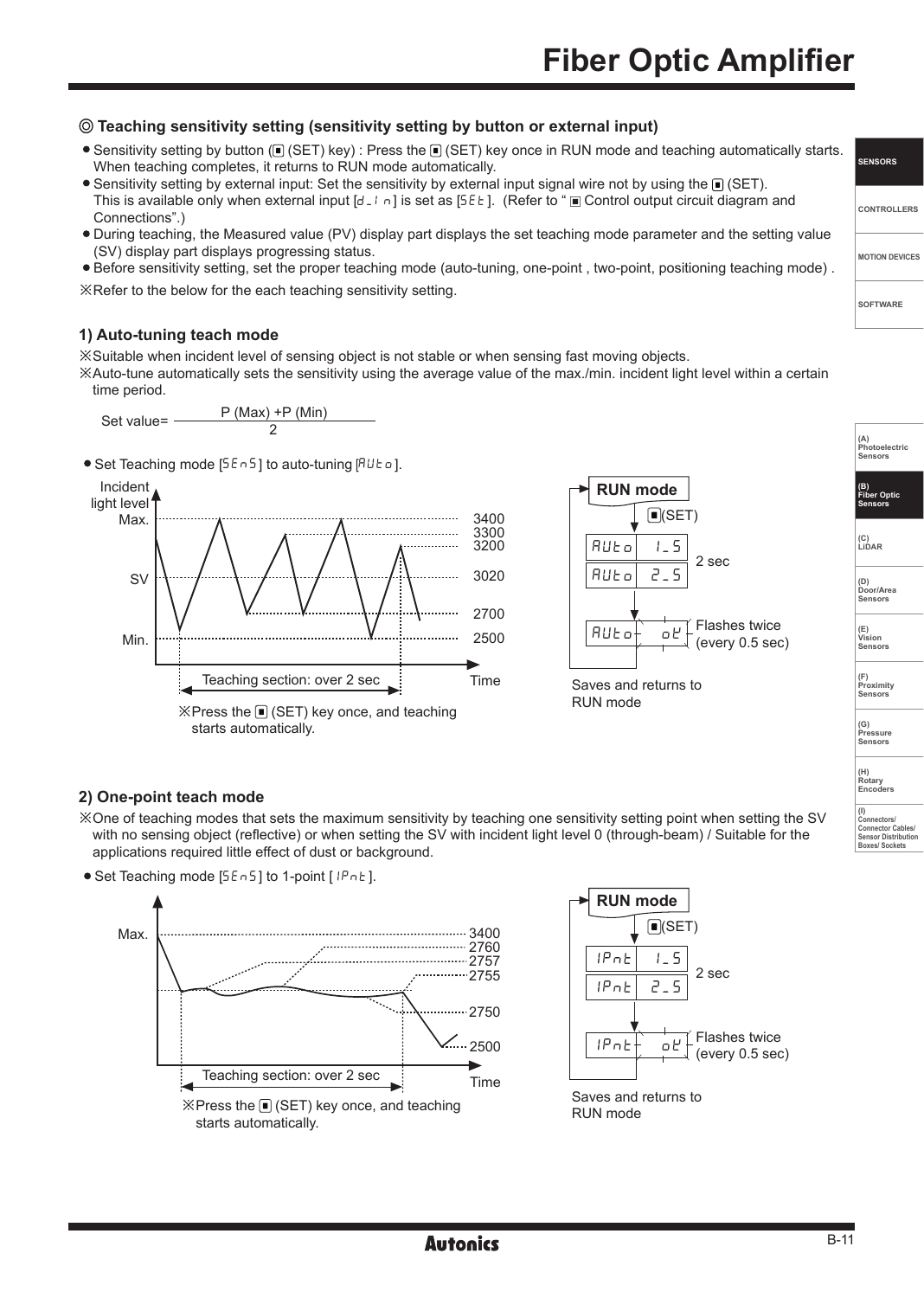### **3) Two-point teach mode**

※Suitable when incident light level is stable or when sensing object is slow or at stopped position.

※One of teaching modes that sets the sensitivity using the average value of two incident light levels obtained from two point teaching - one point with a sensing object and the other point without a sensing object.





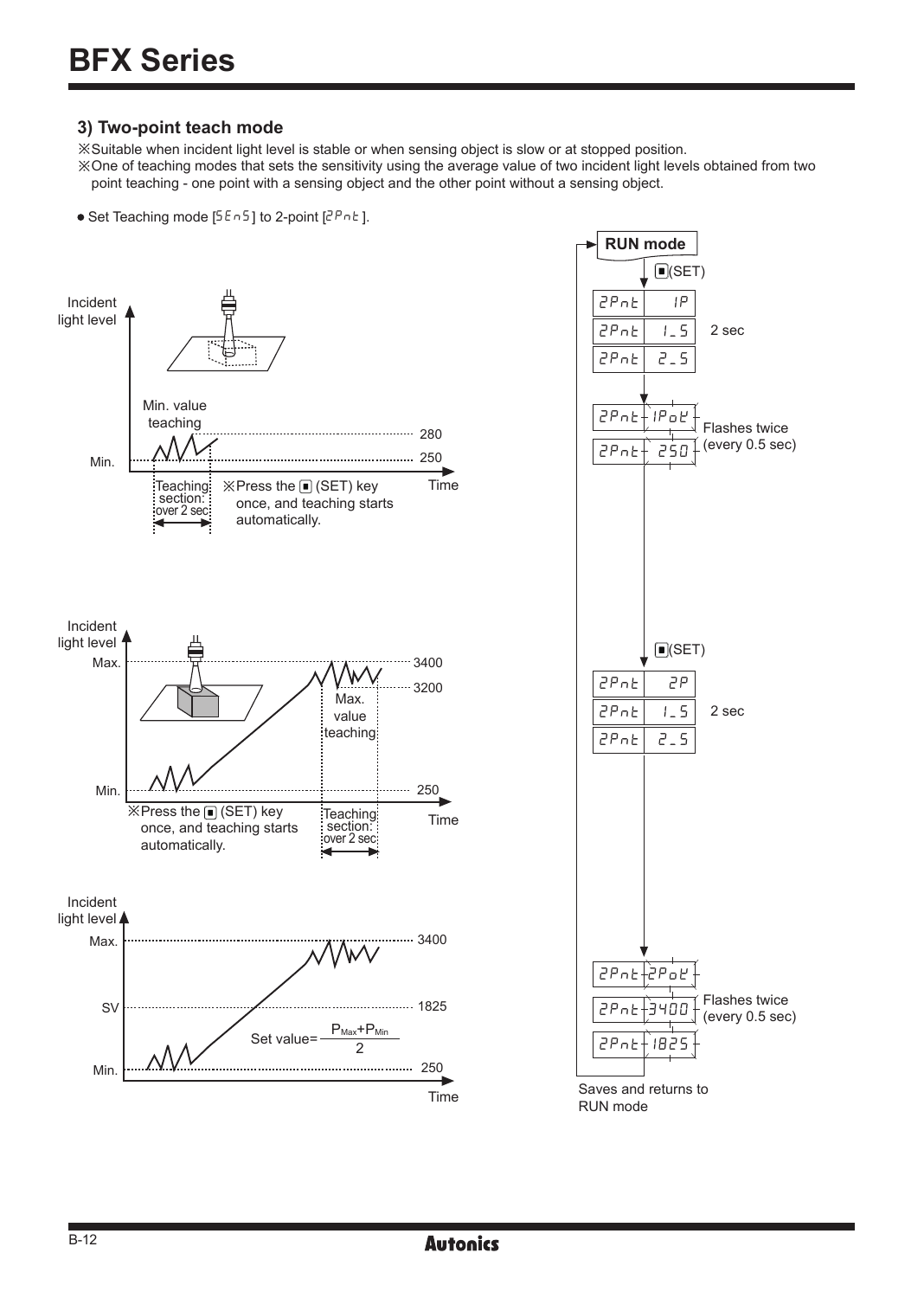# **Fiber Optic Amplifier**

**SENSORS**

**(D) Door/Area Sensors**

**(E) Vision Sensors**

**(F) Proximity Sensors** 

### **4) Positioning teach mode**

※One of teaching modes that sets the sensitivity to 90% of max. incident light level when sensing an object with a hole on the surface (Through-beam) or sensing a moving object having curve (Reflective).



# **Error Display**

| code | $\sim$<br>aust                                                                                   | $\sim$                                                  |
|------|--------------------------------------------------------------------------------------------------|---------------------------------------------------------|
|      | OCCLIES.<br><b>Into</b><br>the.<br>output circu<br>In<br>overcurrent<br>"CLIIT<br>ıntl∩w<br>case | overload.<br>*he<br>OVercurrent<br>Remove<br>the<br>۱۱۵ |

### **Program Mode**

When entering into program mode, the parameter turns ON at the Measured value (PV) display part and the setting value flashes every 0.5 sec at the setting value (SV) display part. Use the  $\Box$ ,  $\Box$  keys to set each setting value.

 Press the (MODE) key one time after setting each parameter to save the setting and enter into next mode.  $\odot$  If the lock is set, unlock the key before setting parameters.



### **Autonics**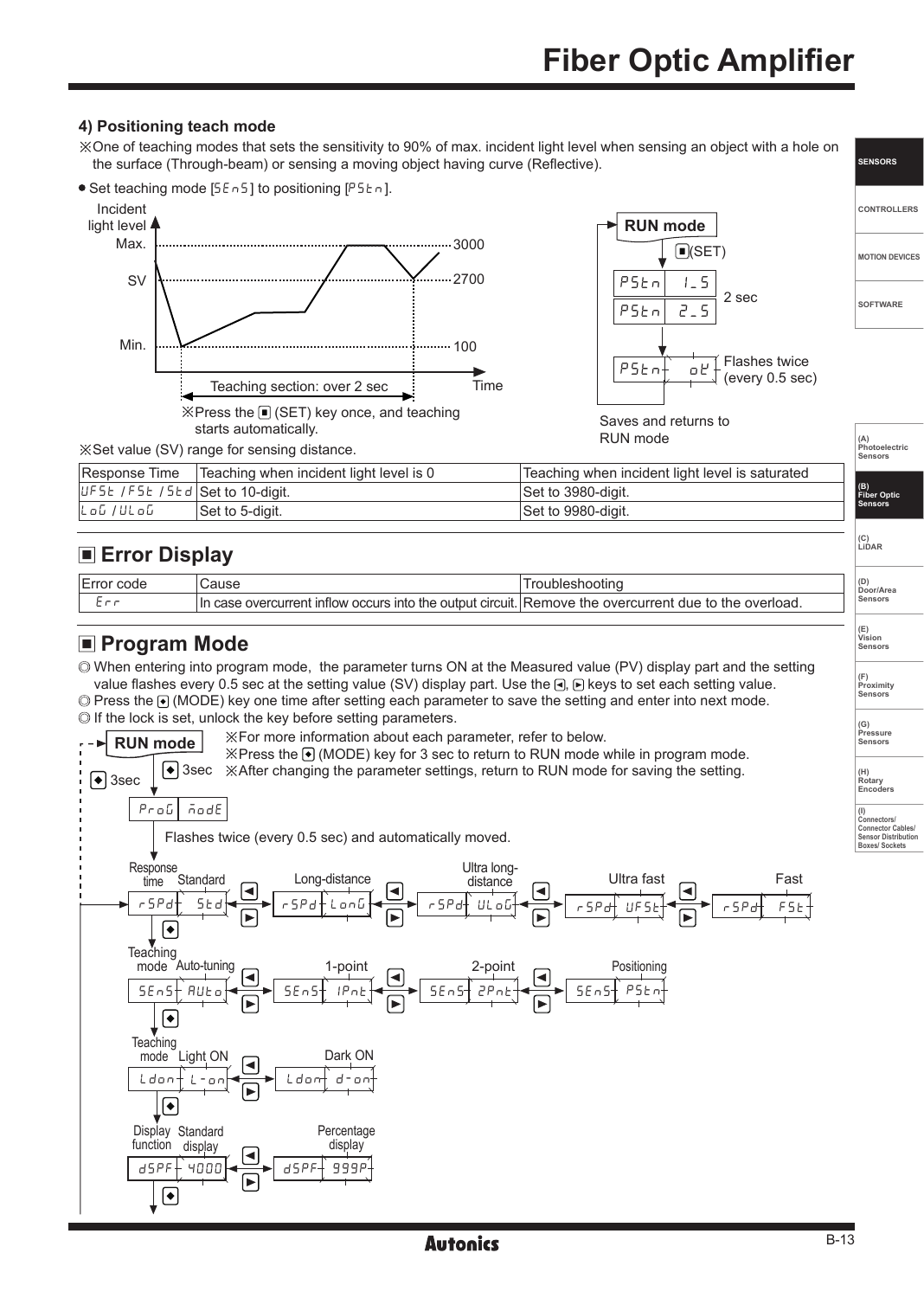

# **Program Mode Function**

### **@ Response time [** $\sqrt{5Pd}$ ]

This function is to set the response time of control output.<br>• Ultra fast [UF5E]:  $50\mu s$  • Fast [F5E]:  $150\mu s$ 

- 
- 

- 
- $\bullet$  Ultra fast [UFSE]: 50μs<br>  $\bullet$  Fast [FSE]: 150μs<br>  $\bullet$  Long distance [U c D]: 10ms<br>  $\bullet$  Ultra long distance [U c D]: 10ms  $\bullet$  Ultra long distance [ULoG]: 10ms
- **O** Operation mode[Ldon]

This function is to set Light ON - control output is ON when incident light level is higher than setting value and Dark ON control output is ON when incident light level is lower than setting value.

### $\odot$  **Display** [  $d5PF$  ]

This function is to select display mode for incident light level on the PV display part.

- : standard display (4000) / Percentage display (999P)
- Display range of standard display: 0 to 4000 (0 to 9999, in case of long distance mode)
- Display range of percentage display: 0P to 999P (decimal point is not displayed)

### **O** Display direction  $\lceil d \rceil$   $\lceil d \rceil$

This function is to reverse the display direction to suit the unit installation location.

: Normal display / Reversed display selectable.

※Reversed display is upside-down (180˚) display of normal display.

# **Autonics**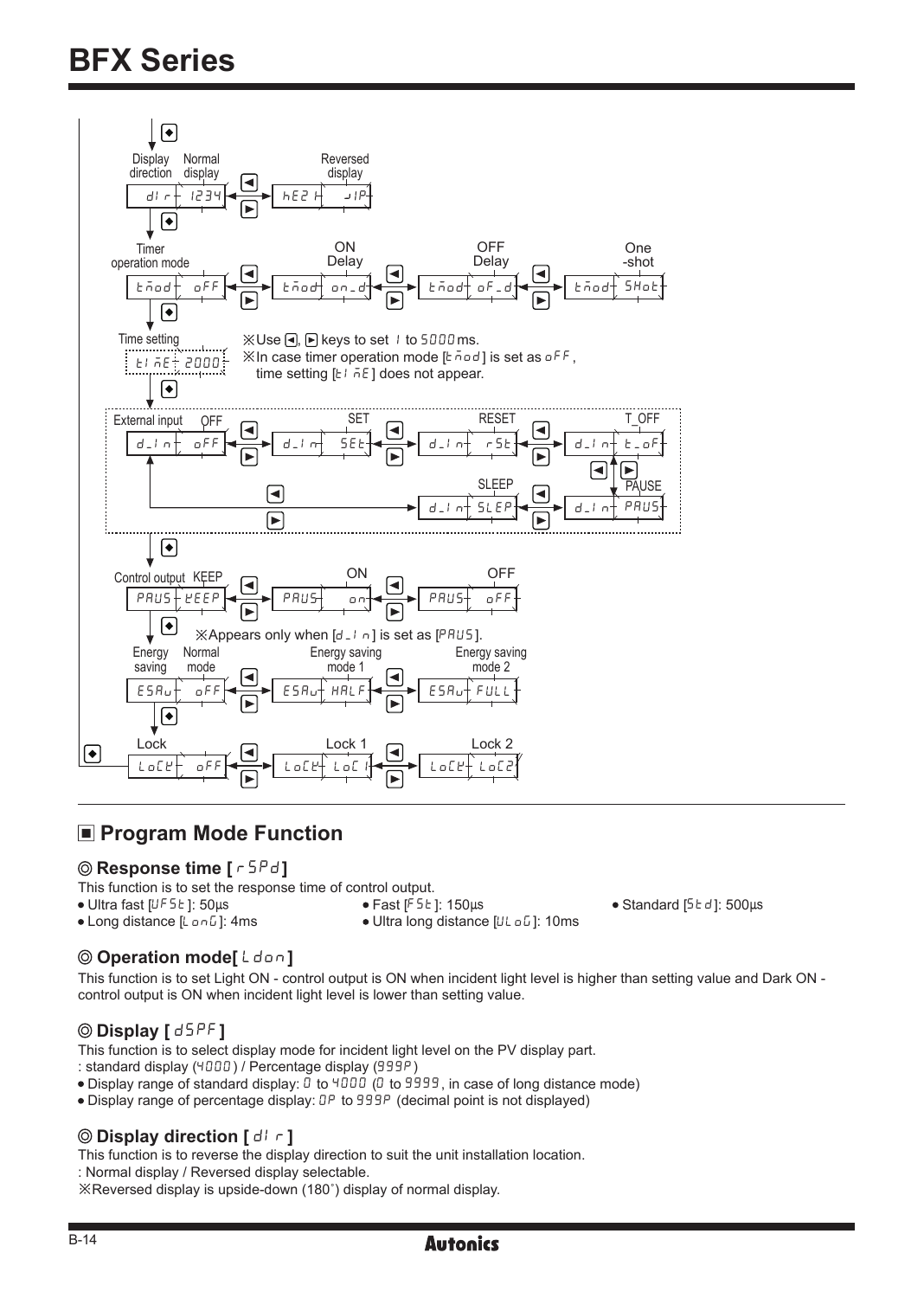### **O** Timer [Timer operation mode:  $\overline{c}$  and, Time setting:  $\overline{c}$  i and  $\overline{c}$ ]

This function is for when the response speed of external device is too slow or control output time is short by small target sensing.

- Timer OFF [  $o$  F F ]: Do not use timer function.
- ON Delay  $[0, d]$ : Control output time from OFF to ON is delayed during the setting time.
- $\bullet$  OFF Delay  $[ \circ F d ]$ : Control output time from ON to OFF is delayed during the setting time.
- One-shot [5Hot]: Control output turns ON or OFF within the setting time.
- Time setting  $[ t 1 \overline{h}t ]$ : 1 to 5000ms
- Timing chart



### **External input [d\_In]**

If button operation is difficult, external input is available to execute the dedicated operation.

OFF [OFF]: Do not use external input function.

- $\bullet$  SET [5EE]: External input is used for sensitivity setting, depending on the teaching mode [5En5].
- RESET [ $F$ 5E]: External input is used for initializing high peak/low peak.
- T\_OFF [ $t_0$  o F]: During external input, emitter turns OFF.
- PAUSE [PAUS]: External input is used for setting control output mode between Keep/ON/OFF.
- $\bullet$  SLEEP [5LEP]: External input is used for turning OFF the energy saving [E5Ru] mode.

### **Control output setting [**PAUS**]**

External input is used for setting control output mode between Keep [KEEP]/ON [on]/OFF [oFF]. Only when inputting over the response time (2ms), it is regarded as external input and control output is changed as setting. (This function is activated only when external input  $[d_1 \cap i]$  is set to  $[PHUS]$ .)

• Keep  $[EEP]$ : Control output status at the inputting moment of external input (a) is maintained while external input is ON.



### **8** Energy saving [ESRu]

This function is to save unit's power consumption by reducing power supplying to display parts in case of no setting input within 60 sec.

| Type                              | Control output<br>indicator | Measured value<br>(PV) display part | Set value (SV)<br>display part |                 |
|-----------------------------------|-----------------------------|-------------------------------------|--------------------------------|-----------------|
| Normal mode $f \circ f f$ ]       |                             |                                     |                                |                 |
| Energy saving mode 1 [HRLF]       |                             |                                     |                                | Q:ON            |
| Energy saving mode $2$ [ $FULL$ ] |                             |                                     |                                | $\bullet$ : OFF |

| <b>SENSORS</b> |  |
|----------------|--|
|                |  |

**MOTION DEVICES**

**CONTROLLERS**

**SOFTWARE**

**(A) Photoelectric Sensors**

**(B) Fiber Optic Sensors**

**(C) LiDAR** 

**(D) Door/Area Sensors**

**(E) Vision Sensors**

**(F) Proximity Sensors** 

**(G) Pressure**

**Sensors** 

**(H) Rotary Encoders** 

**(I) Connectors/ Connector Cables/ Sensor Distribution Boxes/ Sockets**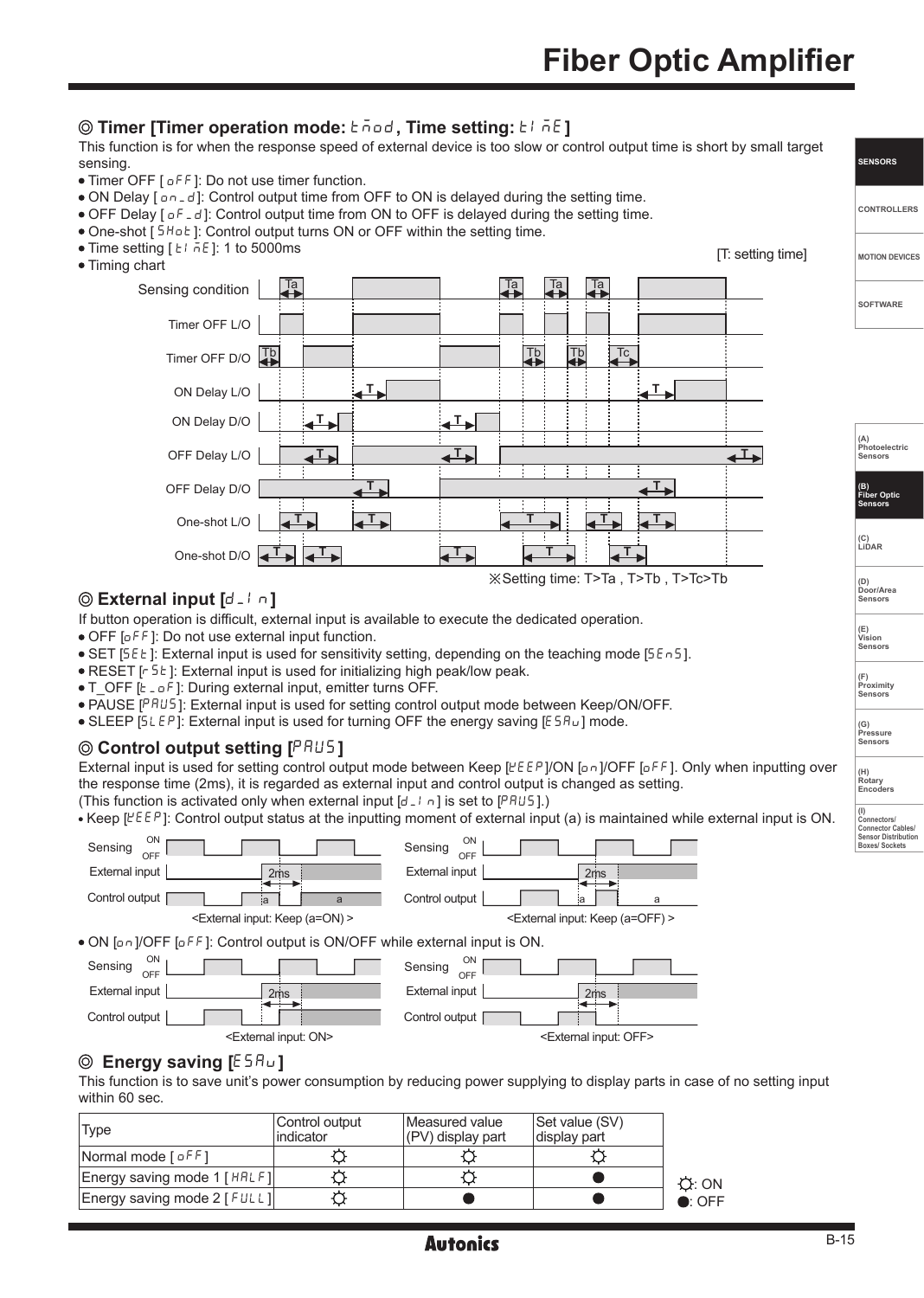## **Lock [**LOCK**]**

Two types of key lock setting available in order to prevent SV changes due to careless.

| <b>Parameter</b>    | n F F | ا اما | LoC2 |                                           |
|---------------------|-------|-------|------|-------------------------------------------|
| Sensitivity setting |       |       |      |                                           |
| Program mode        |       |       |      |                                           |
| lParameter reset    |       |       |      | $\bullet$ : available to check/set        |
| Anti-saturation     |       |       |      | ◯: available to check/ unavailable to set |
| External input      |       |       |      | $\bigcirc$ : unavailable to check/set     |

 $\bullet$  In case of L  $\circ$  L  $\circ$ , it is required to set to lock first to enter into parameter mode.

### **Anti-saturation**

- When the sensing target comes too close and it is saturation status, this function corrects the optimize status.
- Press the  $\blacksquare$  (SET) +  $\blacktriangleright$  keys one time and anti-saturation function operates automatically. There are max. 10 levels.
- Press the  $\Box$  (SET) +  $\Box$  keys one time again and anti-saturation function is cleared.
- During anti-saturation, the setting value (SV) display part displays current level.
- When response time mode is ultra fast[UF5E], fast[F5E], standard[5Ed], and incident light is over than 2000, the setting is complete. When the mode is long distance[LonG], ultra long distance[ULoG], and incident light is over than 5000, the setting is complete. After completing the setting, it returns to RUN mode automatically.

※This function does not execute when present incident is lower than the determined value.

(UFSE, FSE, SEd: 2000, LonG, ULoG: 5000)

※When anti-saturation function is set, control output operation may be changed.



# ■ Monitoring Mode

This function is to monitor high/low peak value of incident light level. The monitored high/low peak value can be reset.



① Press the (MODE) key for a sec to monitor max/min incident light level.

② Press the (SET) key to initialize max/min value to current incident light level during monitoring.

③ Press the (MODE) key to return to RUN mode.

 $\mathbb{X}$ When lock is set as  $L \circ L^2$  and max./min. value is checked, it is not reset.